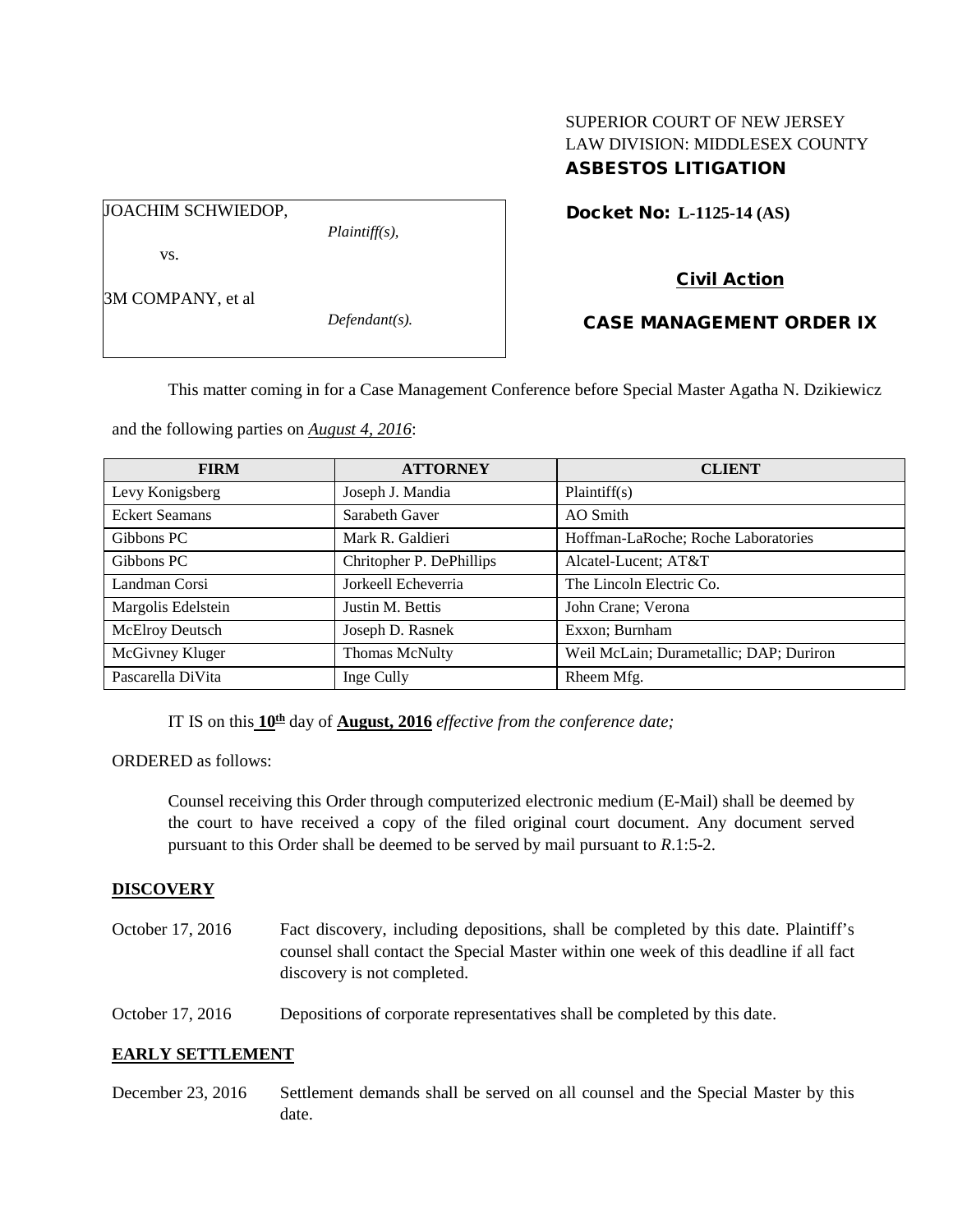## **SUMMARY JUDGMENT MOTION PRACTICE**

|  | November 4, 2016 | Plaintiff's counsel shall advise, in writing, of intent not to oppose motions by this date. |  |  |  |
|--|------------------|---------------------------------------------------------------------------------------------|--|--|--|
|--|------------------|---------------------------------------------------------------------------------------------|--|--|--|

- November 18, 2016 Summary judgment motions shall be filed no later than this date.
- December 16, 2016 Last return date for summary judgment motions.

#### **MEDICAL DEFENSE**

November 11, 2016 Plaintiff shall serve medical expert reports by this date.

January 17, 2017 Defendants shall identify its medical experts and serve medical expert reports, if any, by this date. **In addition, defendants shall notify plaintiff's counsel (as well as all counsel of record) of a joinder in an expert medical defense by this date.**

## **LIABILITY EXPERT REPORTS**

- November 11, 2016 Plaintiff shall identify its liability experts and serve liability expert reports or a certified expert statement by this date or waive any opportunity to rely on liability expert testimony.
- January 17, 2017 Defendants shall identify its liability experts and serve liability expert reports, if any, by this date or waive any opportunity to rely on liability expert testimony.

## **ECONOMIST EXPERT REPORTS**

November 11, 2016 Plaintiff shall identify its expert economists and serve expert economist report(s), if any, by this date or waive any opportunity to rely on economic expert testimony.

January 17, 2017 Defendants shall identify its expert economists and serve expert economist report(s), if any, by this date or waive any opportunity to rely on economic expert testimony.

## **EXPERT DEPOSITIONS**

February 10, 2017 Expert depositions shall be completed by this date. To the extent that plaintiff and defendant generic experts have been deposed before, the parties seeking that deposition in this case must file an application before the Special Master and demonstrate the necessity for that deposition. To the extent possible, documents requested in a deposition notice directed to an expert shall be produced three days in advance of the expert deposition. The expert shall not be required to produce documents that are readily accessible in the public domain.

#### **PRE-TRIAL AND TRIAL**

| December 15, 2016          | The settlement conference previously scheduled on this date is <b>cancelled</b> .                                                                   |
|----------------------------|-----------------------------------------------------------------------------------------------------------------------------------------------------|
| February 7, 2017 @ 10:00am | Settlement conference. All defense counsel shall appear with authority<br>to negotiate settlement and have a representative authorized to negotiate |

\_\_\_\_\_\_\_\_\_\_\_\_\_\_\_\_\_\_\_\_\_\_\_\_\_\_\_\_\_\_\_\_\_\_\_\_\_\_\_\_\_\_\_\_\_\_\_\_\_\_\_\_\_\_\_\_\_\_\_\_\_\_\_\_\_\_\_\_\_\_\_\_\_\_\_\_\_\_\_\_\_\_\_\_\_\_\_\_\_\_\_\_\_\_\_\_\_\_\_\_\_\_\_\_\_\_\_\_\_\_